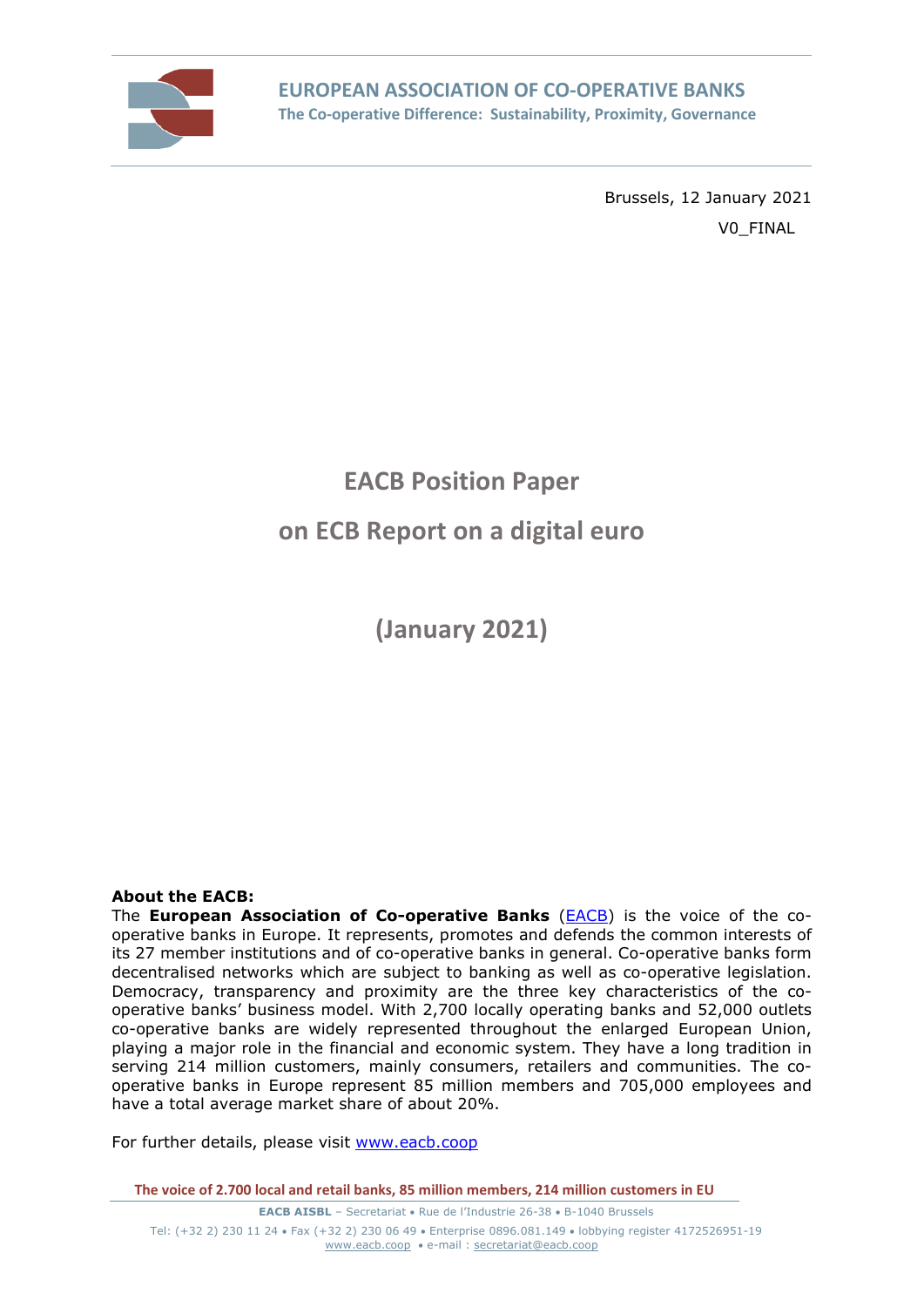

# **Introduction**

The EACB appreciates the opportunity to comment on the ECB Report on a digital euro, which is part of a global discussion about Central Banks Digital Currency (CBDC). We realize that the ECB is at cross-roads. On the one hand, the ECB has long been aware of the risks related to the CBDC. In particular, a CBDC could structurally disintermediate the banking system.<sup>1</sup> In addition, in a crisis situation, CBDC could trigger digital bank runs of unprecedented speed and scale, magnifying the effects of such a crisis. $2$  On the other hand, the rising number of stablecoins as well as the experiments with CBDC by other central banks are pushing the ECB to consider its own CBDC – a digital euro. Given that the ECB may have limited policy options to regulate international stablecoins, issuing a digital euro may be a relatively effective way to police stablecoins by exerting competitive pressure on them thanks to offering an alternative and leveraging on its price stability and available safety nets. A digital euro may also be necessary to prevent stablecoins and/or platforms from dominating the payments system.

The EACB welcomes the ECB's approach to introduce a digital euro only if it fulfils the financial stability requirements. As Yves Mersch has observed, '[t]he ECB's debate on CBDCs is […] mainly analytical. Whether and when it becomes more of a policy debate will largely depend on the preferences of households. ... The lack of a concrete "business case" for a CBDC at present should and does not stop us from seriously exploring the optimal design of a CBDC so that we will be well prepared should we ever take a policy decision to issue a digital currency. ... We will only introduce a digital currency if we become firmly convinced that it is both necessary and proportionate to fulfil our tasks in ensuring the stability of our currency.'<sup>3</sup>

We share ECB's concerns concerning CBDC's impact on the financial system and its stability as well as the lack of a business case. As it is not sufficiently understood, it needs much more research and requires an intensive debate with all stakeholders including banks.

The ECB's decision to issue a digital euro will require assessing the value of opportunities to further pursue its objectives, balanced against any risks. The most valuable opportunities that encourage issuance will be where a digital euro can support a central bank's public policy objectives. Other opportunities abound (e.g. reducing illegal activity, facilitating fiscal transfers or enabling "programmable payments"), yet unless these have a bearing on a central bank's objectives, they should be secondary considerations.

# **EACBs key messages regarding the idea of a Digital Euro**

- A digital euro should be designed in a way to stimulate competition among banks in providing innovative payment services rather than hampering and crowding out private solutions.
- The digital euro could jeopardize the funding base of small regional banks such as cooperative banks which are mainly funded by deposits as they still perform the traditional functions of retail banks providing credit, in particular to SMEs.
- Regardless of the form, the ECB should offer the digital euro in an indirect manner, via private entities.

<sup>&</sup>lt;sup>1</sup> Ulrich Bindseil, 'Tiered CBDC and the Financial System', ECB Working Paper Series No 2351/January 2020, available at https://www.ecb.europa.eu/pub/pdf/scpwps/ecb.wp2351~c8c18bbd60.en.pdf.

<sup>2</sup> Yves Mersch, 'An ECB digital currency – a flight of fancy?' Speech at the Consensus 2020 virtual conference, 11 May 2020, available at

https://www.ecb.europa.eu/press/key/date/2020/html/ecb.sp200511~01209cb324.en.html. 3 Yves Mersch, Ibid.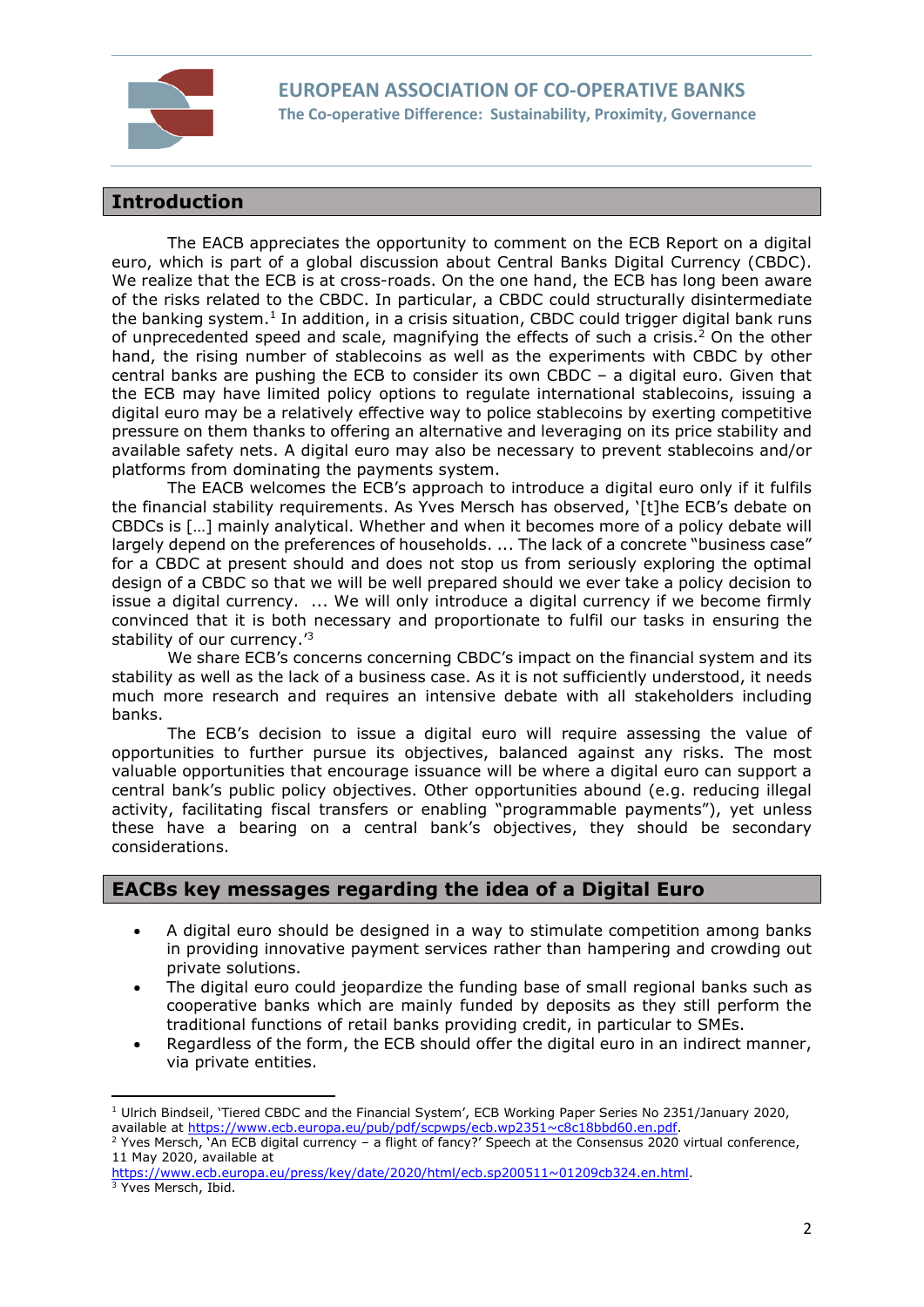

- If the ECB introduces the digital euro as a bearer instrument, held in a certified offline wallet, it could enable tokenised commercial bank money by creating a common European standard for it.
- If the ECB introduces the account-based digital euro, it should distribute it in a twotiered structure whereby users hold their CBDC accounts with private entities, which are mirrored by CBDC balances at the central bank.
- The digital euro should not be remunerated and be a payments device not a wealth storage. It should only have basic features and be supplied in a limited amount with low quantitative limits on digital euro holdings for users.
- The digital euro should not compete with private payment instruments. It should be up to private entities to offer any additional functionalities attributable to a digital euro.
- The digital euro should have high, albeit not complete, level of anonymity, or sufficiently secured pseudonymity, whereby privacy would be entailed as between the users but traceable for Anti-Money Laundering (AML)/Counter-Terrorism Financing (CTF) and other relevant public interest purposes.
- Only licenced and supervised entities should intermediate the digital euro.
- Rolling out the digital euro would require developing very costly infrastructure. Financing of such infrastructure should be clarified and should not be imposed on any type of providers without an opportunity (business case) to recover such costs.
- Central banks have to be informed about and study the impact of potential CBDC, but the ultimate decision to implement it should be based on a solid cost-benefit analysis, weighting tangible benefits for users (consumers, merchants, corporations) and the impact on the financial system including banks and especially small and mid-size co-operative banks serving consumers and SME across Europe.

# **Specific Comments to the question of the consultation**

## **5. WHAT ROLE DO YOU SEE FOR BANKS, PAYMENT INSTITUTIONS AND OTHER COMMERCIAL ENTITIES IN PROVIDING A DIGITAL EURO TO END USERS?**

The EACB appreciates that the ECB would consider it necessary to issue a digital euro only if one of the scenarios envisaged in the Report on a Digital Euro materializes. However, as the effects of a Central Banks Digital Currency (CBDC) are not yet fully understood, we are deeply concerned that a digital euro may potentially undermine the role of banks in the economy, especially co-operative banks, and destabilize financial markets. Therefore, should the ECB decide to issue a digital euro, we call for an utmost care in the design of its underlying infrastructure. We set out below seven priorities from the European co-operative banks industry for a digital euro (if it is ever introduced).

As a side note, the discussion among the EACB members revealed that there is a need for clarity and standardization of terminology used with regard to concepts such as 'token', 'wallet', 'account-based' digital instruments and so on. It would also be beneficial to use such concepts consistently across the different policy debates concerning digital financial markets. In this paper, we use the term 'bearer' digital euro in the same way that the ECB uses it in its report.

#### **1. Digital euro should not undermine the social market model of the EU economy**

Digital euro should not undermine the principle of social market model of the EU economy. The requirement that the EU be based on the social market model is a Treaty principle (Article 3(3) of the Treaty on European Union). It is therefore absolutely necessary that the digital euro would be offered to citizens and companies in a manner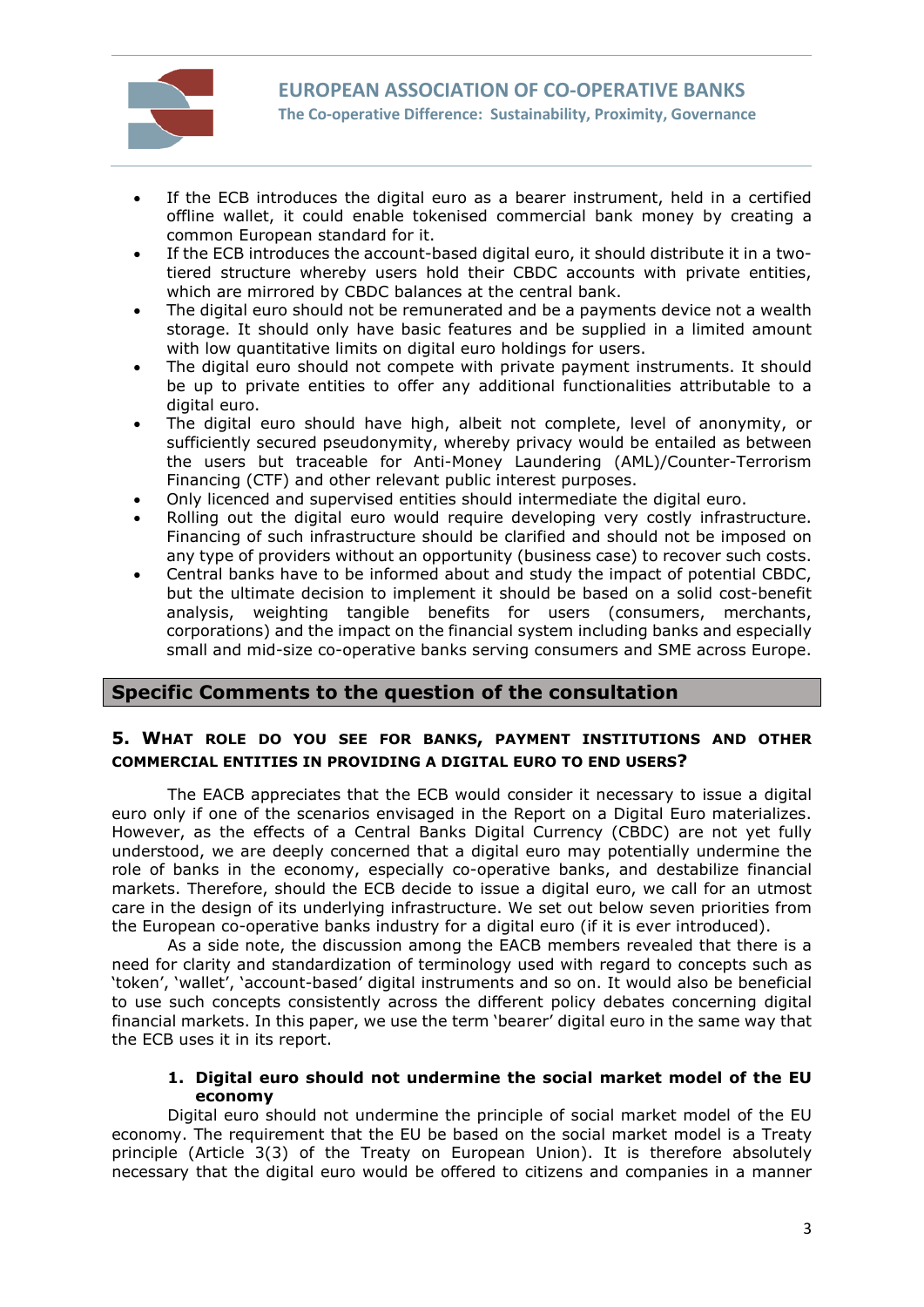

that does not compromise the credit supply function of private banks and financial stability of the system. Offering innovative payment solutions to the public and interacting with customers should primarily be the task of the private sector.

#### **2. Private entities should intermediate the digital euro**

The ECB should not offer a digital euro directly to the public but rather through private intermediaries, regardless of whether the ECB issues a digital euro as a bearer instrument, in an account-based form or both.

If the ECB offers a digital euro as a bearer instrument usable in an offline mode only, we would like to suggest, beyond the ideas that the ECB is already exploring, to also consider tokenised commercial bank money and the benefits that they can offer. The EACB is exploring this with its members.

Second, if the ECB issues an account-based digital euro, it should offer it in a twotiered structure whereby individuals or companies access their CBDC accounts at the ECB through private banks. Under no circumstances individuals and companies should have a direct access, even limited or tiered, to a CBDC account at the central bank. Otherwise, the central bank would start operating as a massive retail bank in direct competition with private banks. A central provision of deposit accounts would centralize an important element of normal market activity and would contradict the principles of a social market economy.

The coexistence and complementarity of central bank and commercial bank money have been the foundation of the payments ecosystem and preserved the stability of the monetary system. The two complement each other: central bank money ensures the stability of the financial system while the multiplicity of commercial bank money issuers preserves competition and innovation. Their interplay and interchangeability at par value ensure the safety and efficiency of the financial system.

If the ECB issues a digital euro, it should complement the existing system, not undermine it. Competition and innovation should remain the task of the private sector and the ECB should be careful not to crowd it out. By contrast, a disappearance of private banks would not only stifle innovation in the payment markets but also undermine the stability of the financial system because banks would no longer be in position to select and monitor creditworthiness of borrowers. Banks' credit supply to the economy would diminish.

#### **3. A digital euro should not jeopardize the funding base of cooperative banks**

As the ECB is itself aware, a possibility to hold digital euros directly at the central bank would induce some, if not all, depositors to transform their commercial bank deposits into digital euro holdings, which would significantly increase private banks' funding costs. In particular, this would jeopardize the funding base of small and mid-size banks, such as many cooperative banks, which are predominantly funded by deposits. The effect of a digital euro on small and mid-size banks would be much more profound than on commercial universal banks because the latter fund themselves also in international capital markets whilst the former do not. For these small and mid-size banks the introduction of "digital cash" could have a profoundly negative effect, as the main source of their funding would be reduced. These institutions could thus face challenges to fulfil their minimum liquidity requirements for both the LCR and the NFSR. Indeed, as the LCR is a stress indicator, sudden massive shifts from banks' deposits to central bank's liabilities would mostly affect the ratio via the outflow measure and even exacerbate pressure in case of shocks that affect customers' liquidity preferences. For the NSFR, the customer deposit base is a key source of long-term funding for cooperative banks, which could be eroded with serious consequences.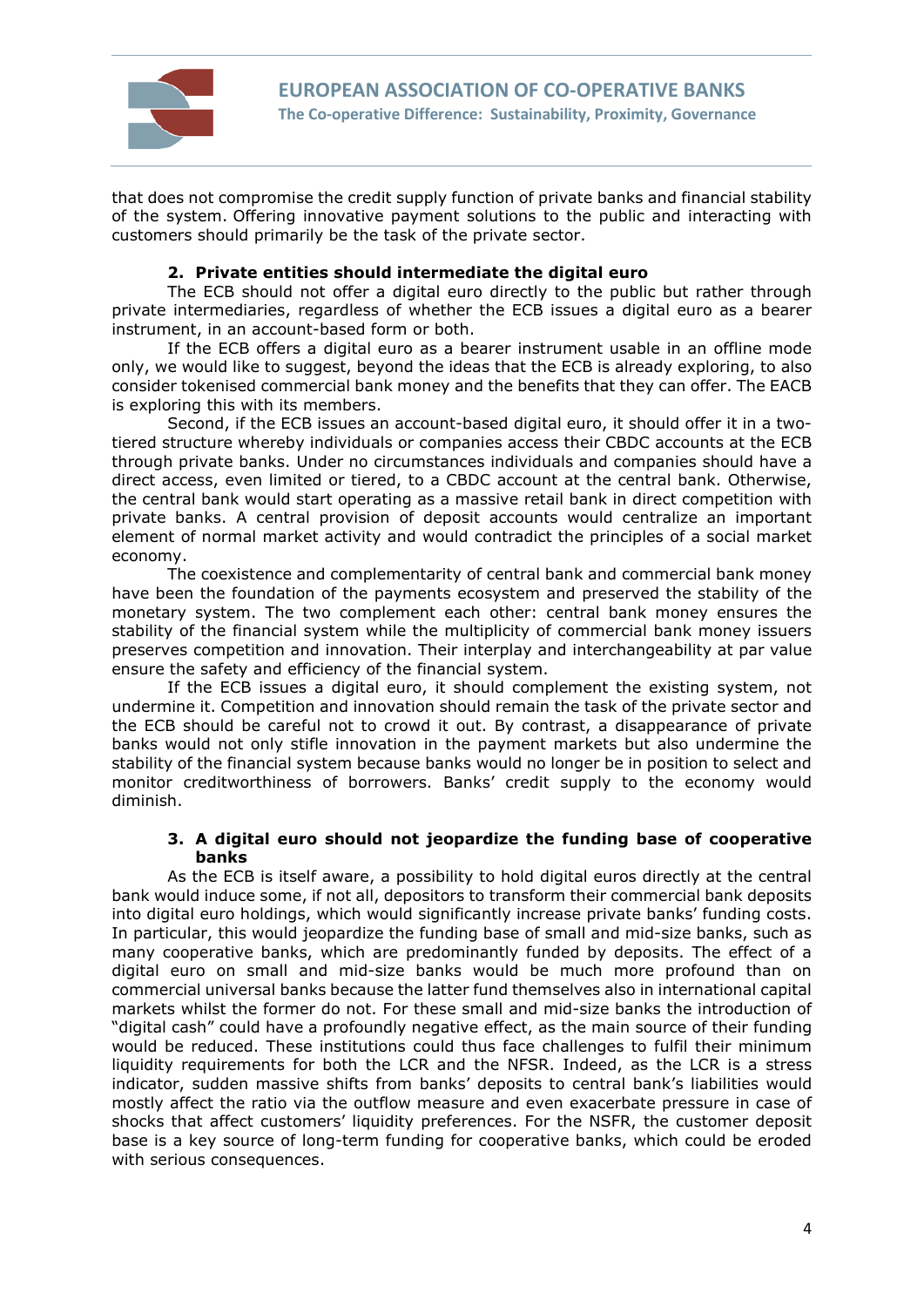

We urge the ECB to consider the potential negative effects of the digital euro on cooperative banks as they play an essential and unique role in the economy and are an important provider of funds to SMEs.

#### 4. **There should be no direct access to central bank accounts. Tiered remuneration would not prevent the destabilizing effects of a direct access to central bank accounts**

The ECB is also aware that direct access to digital euro holdings at a central bank would undermine financial stability. It would be much easier for users to shift digital euros from private banks to a central bank than it is now to withdraw physical cash, so bank runs would become more likely. Tiered remuneration on digital euro holdings, as proposed by the ECB, would not prevent bank runs because individuals believing that their bank might go bust would accept lower or even negative interest rates on their holdings rather than risk losing access to their funds.

The ECB should never disregard the profoundly negative effect of direct access to central bank accounts on financial stability. We emphasize this because even though the ECB states in its report that it would prefer an indirect access to the digital euro for the public via credit institutions, in other passages of the report it discusses the option of a direct access to the ECB accounts for the public. The ECB should only issue a digital euro in a two-tiered structure.

#### **5. Institutional position of the ECB as an independent banking supervisor should be preserved**

Introduction of a digital euro should not alter the institutional position of the ECB as a banking supervisor. A direct retail access to a digital euro would seriously alter the institutional position of the ECB. The ECB sits at the centre of the Single Supervisory Mechanism directly supervising the largest Eurozone banks and overseeing all other Eurozone credit institutions. By granting direct retail access to its accounts, the ECB would become a retail bank and would have to follow all applicable legislation, for instance, related to Anti-Money Laundering (AML)/Counter-Terrorism Financing (CTF). The question then arises: who would supervise whether the ECB follows such legislations properly? Moreover, the ECB would enter into competition with private banks and face a conflict of interest. Thus, on the one hand, the ECB would likely have to become subject to supervision itself, on the other, it would have to divest of its supervisory tasks.

#### **6. Risk of a single point of failure should be avoided**

A direct retail access to the digital euro on the ECB accounts would likely lead to the disappearance of payment accounts in private banks. As a result, the ECB would become the single point of failure. Redundancy in the form of multiple private banks is necessary to ensure resiliency of the system.

#### **7. A business case for a digital euro is needed**

A digital euro should be introduced only if there is a strong business case. Distributing a digital euro should not undermine banks' financial standing. All payment instruments have associated costs (for infrastructure, logistics, support, AML/CTF measures et cetera), and the EACB cannot agree with the opinion that 'Eurosystem has a responsibility to ensure that costless, risk-free payment options remain available to all.'<sup>4</sup> Payments can be free of charge for users, but always come with costs, which have to be covered and require sustainable business cases.

<sup>4</sup> Fabio Pannetta, 'On the edge of a new frontier: European payments in the digital age', Speech at the ECB Conference "A new horizon for pan-European payments and digital euro" of 22 October 2020.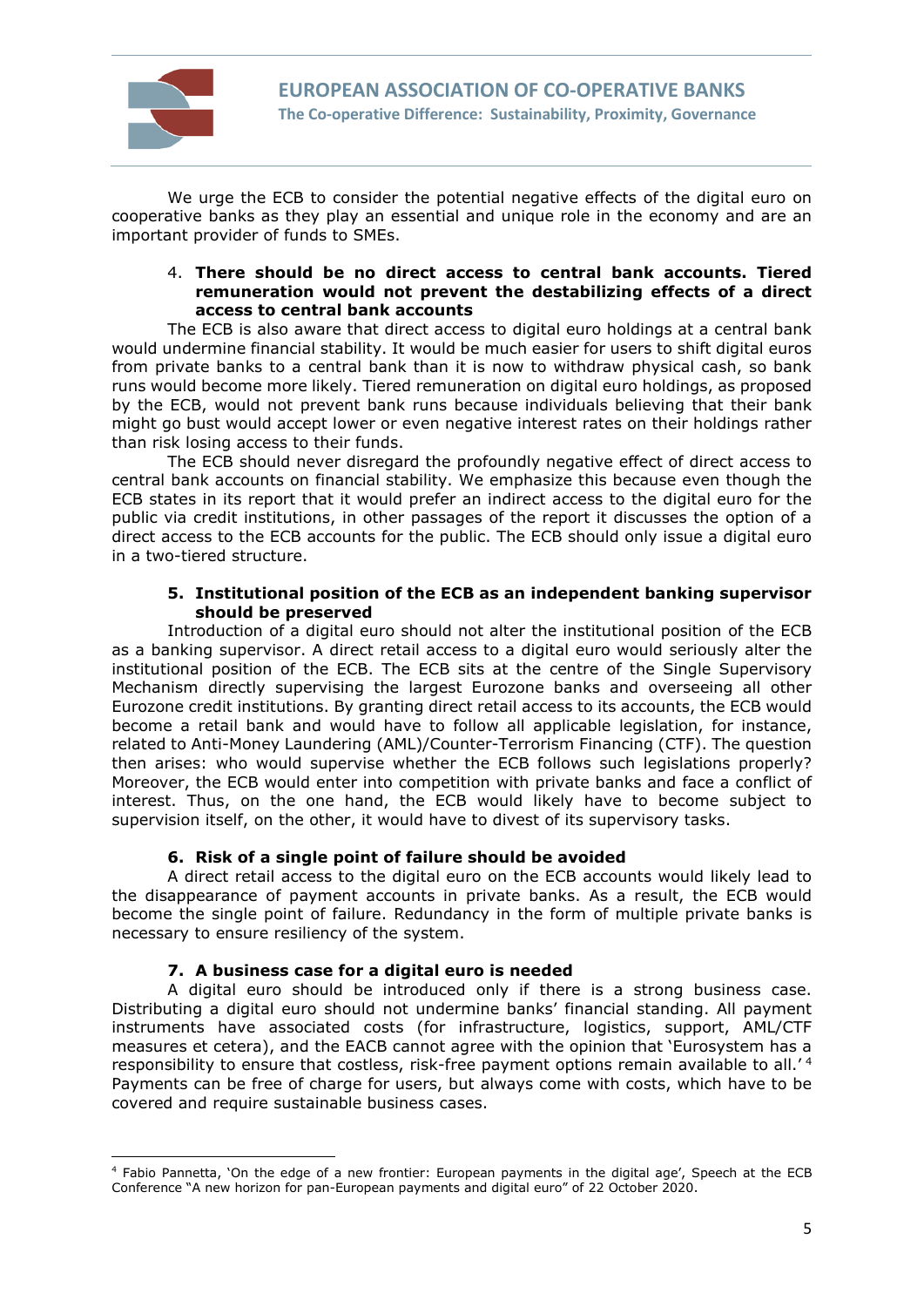

Years of negative interest rates and the Covid 19 pandemic have already put banks in a strenuous situation and non-performing loans will only rise. Banks have also been making and will continue to make heavy investments in the European Payments Initiative (EPI). An additional need to fund the distribution of a digital euro would endanger the position of banks, and they would lose the ability to finance the investments necessary for EPI, because the rollout of the digital euro will require an infrastructure which will be enormously costly to build. The conditions for the distribution of a digital euro should be such that there would be a business case for the entities distributing it or for the acquiring side of payments with a digital euro.

# **6. A DIGITAL EURO MAY ALLOW BANKS AND OTHER ENTITIES TO OFFER ADDITIONAL SERVICES, ON TOP OF SIMPLE PAYMENTS, WHICH COULD BENEFIT CITIZENS AND BUSINESSES. WHAT SERVICES, FUNCTIONALITIES OR USE CASES DO YOU THINK ARE FEASIBLE AND SHOULD BE CONSIDERED WHEN DEVELOPING A DIGITAL EURO?**

When developing a digital euro, the ECB should focus on two key considerations. First, the ECB should put customers' needs at the center and seek to further strengthen the competitiveness of the payment system. Second, it should not undermine financial stability, the sovereignty of the euro and the autonomy of the EU economy.

That means that a digital euro should be as simple as possible, and its main strength should be that it is central bank money. The digital euro should moreover be offered in a limited amount and, as the ECB itself stresses, complement rather than substitute the current system. The ECB should refrain from competing with the private sector to offer an attractive payment instrument. Otherwise, the ECB would ultimately stifle competition and innovation in the private sector without being able to substitute it on its own. Continued innovation and efficiency are essential to drive efficiency in a payment system and provide safer payment instruments. Moreover, individuals and companies should generally be free to decide which means of payment they use.

Two other considerations support the argument for a basic digital euro that is easy to use. First, the simultaneous implementation of the digital euro in all Eurozone countries will be highly complicated. The more complex the digital euro is, the more difficult its implementation will be.

Second, a more complex digital euro may be too difficult for the general public to comprehend, especially if its complex from the start. Already today, the digitalisation of the payment services has left some parts of the society behind. A complex digital euro may further increase financial exclusion.

The ECB's insistence that a digital euro should not be a form of investment but should rather be attractive for users as a payment instrument, thanks to its competitive features, is at odds with the ECB's claim that the digital euro should not compete with commercial banks. If the digital euro was to be very attractive thanks to its usability features, it would compete with commercial banks' payment instruments.

To conclude, the digital euro should only offer basic features and it should be left to the private sector to develop innovative functionalities enhancing the digital euro. Private payment service providers should offer such functionalities on a competitive basis, competing for users to choose them as intermediaries for the digital euro holdings.

# **7. WHAT REQUIREMENTS (LICENSING OR OTHER) SHOULD INTERMEDIARIES FULFIL IN ORDER TO PROVIDE DIGITAL EURO SERVICES TO HOUSEHOLDS AND BUSINESSES? PLEASE BASE YOUR ANSWER ON THE CURRENT REGULATORY REGIME IN THE EUROPEAN UNION.**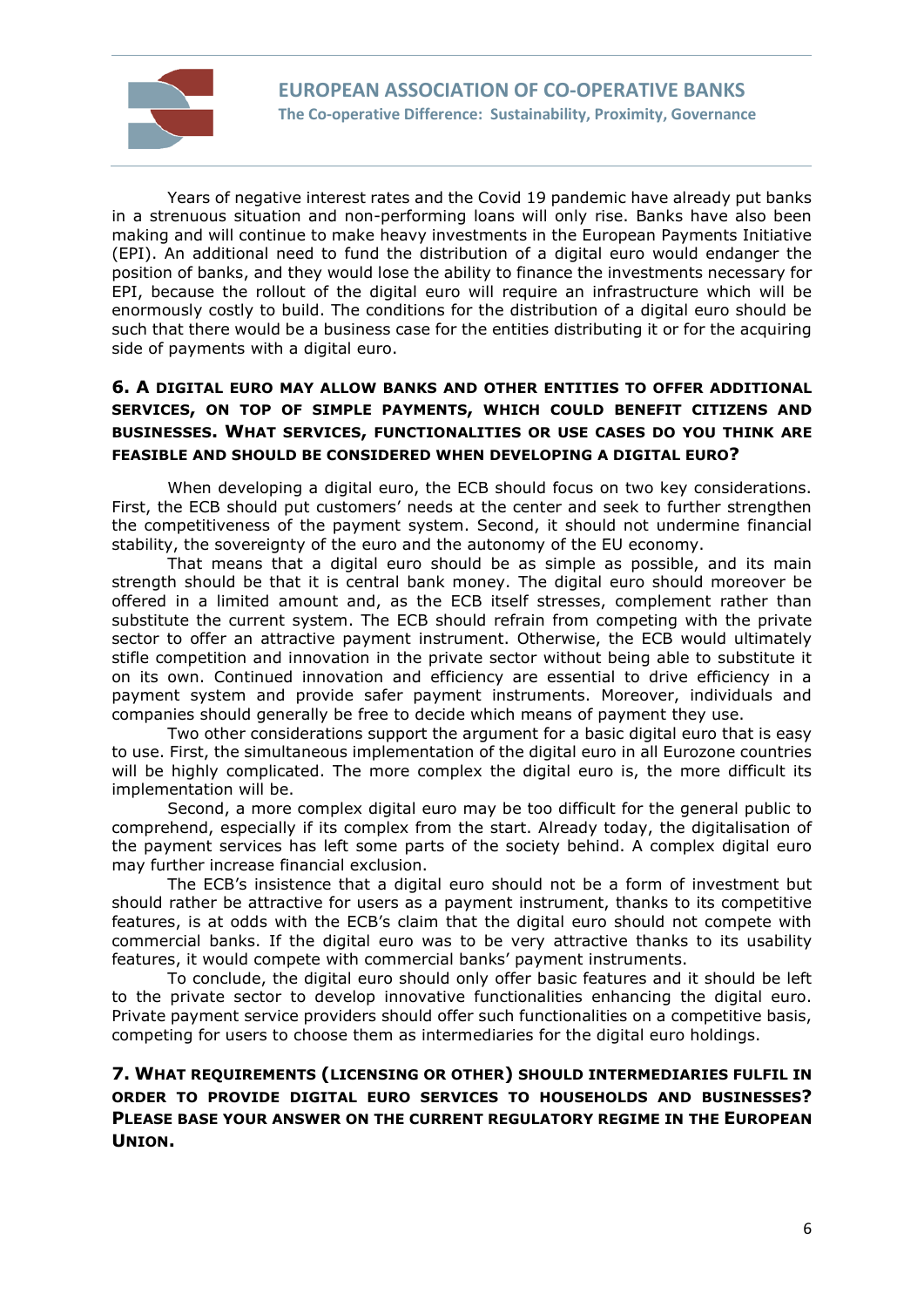

The digital euro has to follow the principle of "same business, same risk, same rules, same regulation". Hence, if the digital euro would be digital cash, then all its intermediaries should be subject to the current requirements for the cash logistic supply chain (except of physical storage and transport) as well as AML/CTF, GDPR and requirements for IT security. Only licenced and regulated intermediaries should be allowed to offer the digital euro. A failure of a single participant could undermine confidence in the whole system. Therefore, there should not be a 'supervision-light regime' for newcomers.

We consider that if the digital euro should complement physical cash and not further contribute to its decline, all institutions that would like to and are allowed to offer digital euro, should also be obliged to offer normal cash or participate in carrying the cost of providing normal cash.

# **8. WHICH SOLUTIONS ARE BEST SUITED TO AVOIDING COUNTERFEITING AND TECHNICAL TAKES, INCLUDING BY POSSIBLE INTERMEDIARIES, TO ENSURE THAT THE AMOUNT OF DIGITAL EURO HELD BY USERS IN THEIR DIGITAL WALLETS MATCHES THE AMOUNT THAT HAS BEEN ISSUED BY THE CENTRAL BANK?**

The digital euro should be based on the best technical solution available to ensure fast, reliable, transparent payments which are 100% secure so that any mistakes originate solely from human mistakes and not technology. Such technology should be selected at the time when a digital euro is rolled-out. As this is a hyper fast-moving environment, it is difficult to predict what the technology will be at that time. And it is impossible to say anything more until we know the technology used and whether the digital euro would be an account-based or a bearer instrument.

## **9. WHAT TECHNICAL SOLUTIONS (BACK-END INFRASTRUCTURE AND/OR AT DEVICE LEVEL) COULD BEST FACILITATE CASH-LIKE FEATURES (E.G. PRIVACY, OFFLINE USE AND USABILITY FOR VULNERABLE GROUPS)?**

It is of paramount importance that the digital euro design and its legal setting enable technical and economic synergies with other digital means of payments. A digital euro per se will not be able to perfectly replicate all desirable features of physical cash. At the same time, it is possible to reduce or avoid the disadvantages of physical cash (for example, counterfeit, physical deterioration, economic and environmental impact of logistic cycles).

**Privacy**: In theory, for a digital euro to be a full alternative to cash it should offer full anonymity in peer-to-peer payments. However, as with every digital transaction, data trails are unavoidable and necessary for the functioning and integrity of the system. What is more, full anonymity would be at odds the with AML/CTF legislation. A central bank should not introduce a new means of payments that is attractive for illicit transactions (just like cash is today). Thus, from the AML/CTF perspective, a central bank would be more likely to introduce a digital euro with cash-like features which guarantees full anonymity between parties below a certain level but which gives the central bank a possibility to trace the persons involved (if necessary).

**Offline usability**: It should be absolutely impossible to 'create' counterfeit digital euro in digital wallets. Offline usability of a digital euro creates the risk of fraudulent or accidental double-spending. This can be mitigated by two general, not mutually exclusive control mechanisms. The first addresses the technical environment on the payer's side (e.g. a mobile device). Here, the application must be sufficiently robust to prevent tempering. This can be achieved, for instance, through Secure Element technologies that are already used in mobile payment solutions. In addition, digital euro bearer instruments transferred in an offline setting could be subject to an "offline expiry date": if this is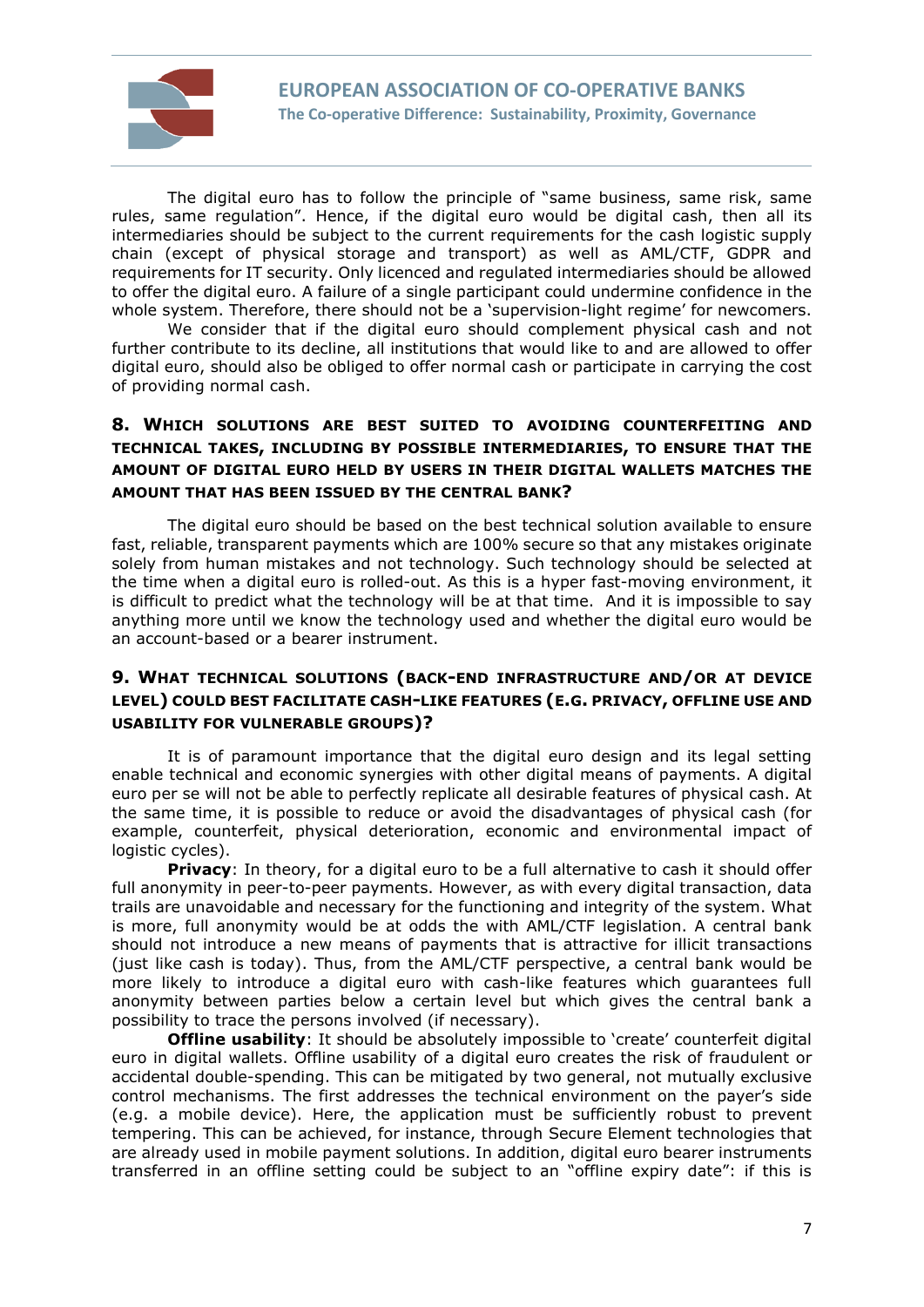

reached, an online validation with the central/decentral ledger has to take place before the bearer instrument can be used in a further offline transaction. In other words, one can conduct only a limited number of peer-to-peer transactions using her wallet until a transaction with a formal POS terminal is done. This would open the possibility for the central bank to check at regular intervals whether the total amount of digital euro has changed due to 'digital counterfeit' actions. The second control mechanism follows the idea, that only the payer's device may be offline, while the beneficiary's device keeps an internet connection in order to ensure real-time validation.

**Usability for vulnerable groups**: A digital euro could create the risk of financial exclusion. To prevent it, the ECB should first safeguard that the digital euro will not accelerate the decline of cash usage. Second, the ECB should have in mind the need to decrease rather than increase financial exclusion when designing a digital euro. Hence, among others, a digital euro should be easy to use technically. It should not overwhelm users with complex features but instead, at least at the beginning, offer only basic functionalities.

In general, digital solutions may increase financial inclusion by improving the situation of the unbanked people. However, 'traditional' digital means of payment are sufficient to increase financial inclusion and a digital euro is not necessary to achieve this. At the same time, a digital euro could establish new barriers, for instance, for visually or motor-impaired persons, or simply people who are less tech savvy or digitally illiterate. Consumers who cannot interact with digital devices could be excluded from a wide range of business transactions. To prevent this, the design of customer-facing CBDC-components should build upon the sound experiences of banks with respect to other payment and banking apps. Banks could further help the ECB to close the digital divide by providing easily-accessible payments components.

## **10. WHAT SHOULD BE DONE TO ENSURE AN APPROPRIATE DEGREE OF PRIVACY AND PROTECTION OF PERSONAL DATA IN THE USE OF A DIGITAL EURO, TAKING INTO ACCOUNT ANTI-MONEY LAUNDERING REQUIREMENTS, AND COMBATING THE FINANCING OF TERRORISM AND TAX EVASION?**

Anonymity is both a virtue and a flaw of cash. Existing limits on cash transactions and the cash usage strive to strike an appropriate balance between privacy on the one hand and public interest on the other. A digital cash will need to be designed to achieve a balance between the two goals. This balance will have to be different though.

First of all, we advocate that a sufficiently high level of anonymity or even sufficiently secured pseudonymity are more suitable for a digital euro than full anonymity.

Second, in line with existing regulations for cash transactions, there should be a threshold below which a high level of anonymity would be ensured. This would be particularly relevant if cash disappears from the market. Above this threshold, public policy concerns related to AML/CTF and tax evasion should prevail and transactions should not be anonymous anymore.

Third, the digital euro should avoid the flaws of cash. It should be designed to ensure a better control that whatever limits on cash transactions there are, they would be observed. Otherwise, illicit transactions would move from cash to digital euro wallets.

**11. THE CENTRAL BANK COULD USE SEVERAL INSTRUMENTS TO MANAGE THE QUANTITY OF DIGITAL EURO IN CIRCULATION (SUCH AS QUANTITY LIMITS OR TIERED REMUNERATION), ENSURING THAT THE TRANSMISSION OF MONETARY POLICY WOULD NOT BE AFFECTED BY SHIFTS OF LARGE AMOUNTS OF COMMERCIAL BANK MONEY TO HOLDINGS OF DIGITAL EURO. WHAT IS YOUR ASSESSMENT OF THESE AND OTHER**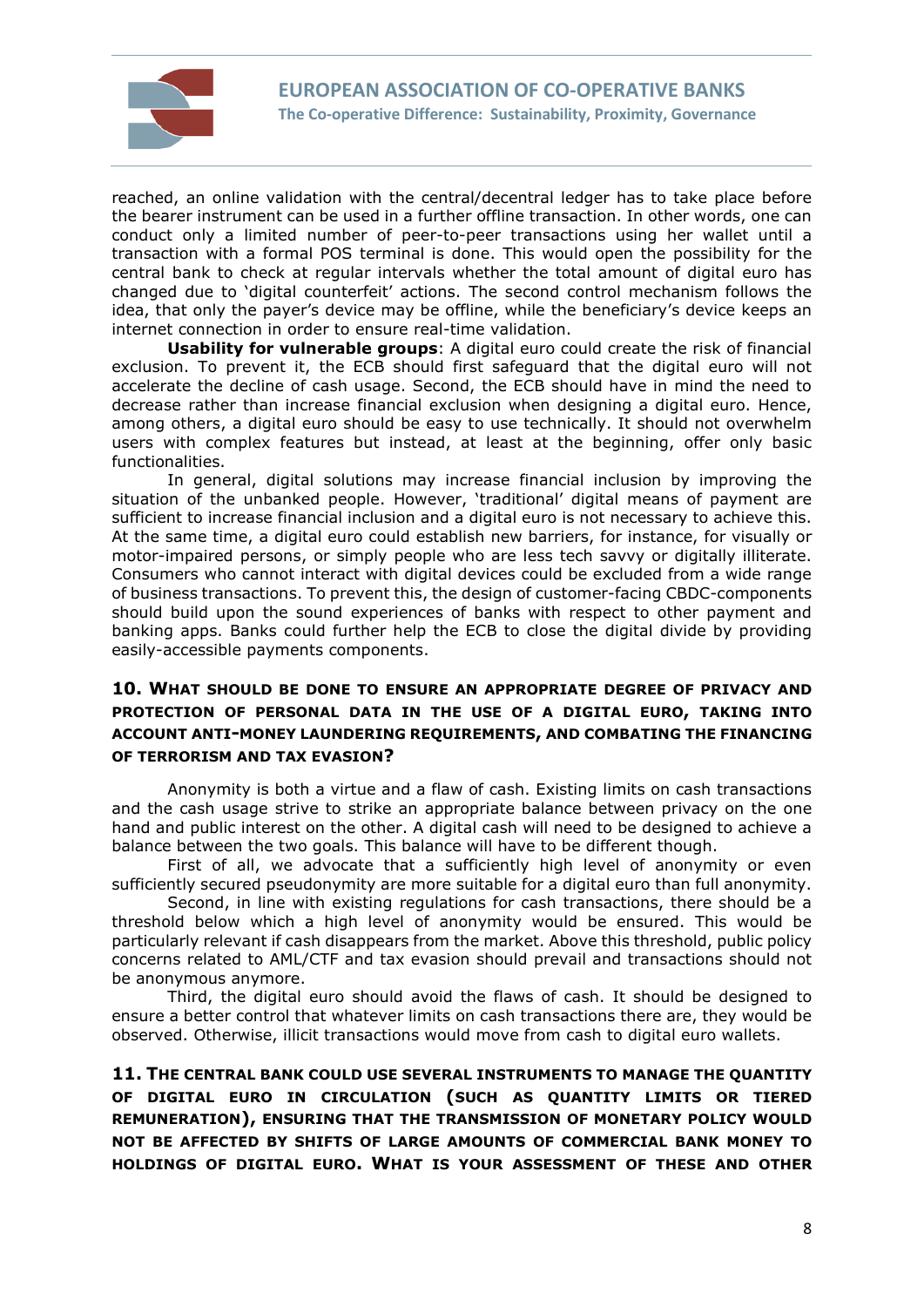

# **ALTERNATIVES FROM AN ECONOMIC PERSPECTIVE? (TIERED REMUNERATION IS WHEN A CENTRAL BANK SETS A CERTAIN REMUNERATION ON HOLDING BALANCES OF DIGITAL EURO UP TO A PREDEFINED AMOUNT AND A LOWER REMUNERATION FOR DIGITAL EURO HOLDING BALANCES ABOVE THAT AMOUNT.)**

The EACB strongly supports low quantity limits on digital euro holdings and urges the ECB not to pursue the concept of tiered remuneration.

Any form of positive remuneration on a digital euro would have negative consequences for banks' funding costs and financial stability. A remuneration rate for digital euro holdings above zero would make the digital euro attractive as a store of wealth. Thus, from an investment perspective the digital euro could become more attractive than private banks' deposits and sovereign bonds, which could lead to large shifts from private banks' deposits to digital euro holdings with all the negative consequences that have been described in Question 5.

To make the digital euro unattractive as an investment, the ECB is proposing a tiered remuneration model with less attractive interest rates above a certain threshold of holdings. Tiered remuneration would aim at preventing private customers from converting their bank deposits into the digital euro on a large scale. However, if the ECB decided to apply a remuneration rate on digital euro holdings, the digital euro would become both an investment product competing with private banks' offer and an instrument of monetary policy by steering the investment and savings behaviour of citizens and firms.

In a scenario where cash disappeared altogether, the ECB would be able to apply negative interest rates on the digital euro improving, in theory, monetary transmission. However, such a step would take monetary policy deep into uncharted territory, with totally unpredictable outcomes. What is more, it cannot be taken for granted that the ECB would be able to introduce negative interest rates for the public as such a move would likely face strong opposition. People could also avoid negative rates by switching to a foreign currency or stablecoins or even cryptocurrencies. In such circumstances, it might be better to focus less on monetary policy and more on aggressive fiscal stimuli, if necessary in combination with a certain amount of monetary financing. So the case for potential remuneration on a digital euro-account is not very strong.

Finally, tiered remuneration would not prevent bank runs as citizens and companies can be expected to accept lower or even negative remuneration on CBDC in exchange for the higher safety of central bank liabilities. By contrast, hard quantity limits on digital euro holdings are essential to prevent uncontrollable shifts from commercial bank deposits to digital euro holdings in times of stress. Without hard limits, the digital euro would open the doors for much more serious, systemic bank runs, undermining the stability of the banking system. Even in non-crisis times, large and volatile flows between private bank accounts and digital euro accounts would make it much more difficult for banks to manage their Liquidity Coverage Ratios. Thus, hard limits are of the utmost importance. Without hard limits the introduction of the digital euro would be, from the stability point of view, absolutely unacceptable.

And yet, hard quantity limits are also not a silver bullet against bank runs. The history of financial crises has shown time and again that in a midst of a crisis, the otherwise binding rules tend to be modified, disapplied or rewritten to remove the pressure from the market and save it from self-destruction. From among many examples, let us only point to the unprecedented expansion of the central bank balance sheets in the wake of the Global Financial Crisis 2007-2008 when the central banks purchased the types of assets, e.g. mortgage-backed securities, they had never bought before. Likewise, the very same crisis prompted the EU to significantly increase the level of bank deposit guarantees up to 100.000 euros. It is not difficult to predict, that when the next crisis hits, the ECB would find itself under enormous pressure to lift the limits for direct holding of CBDC leading to a massive bank run. An ex ante expectation that such limits would be removed, would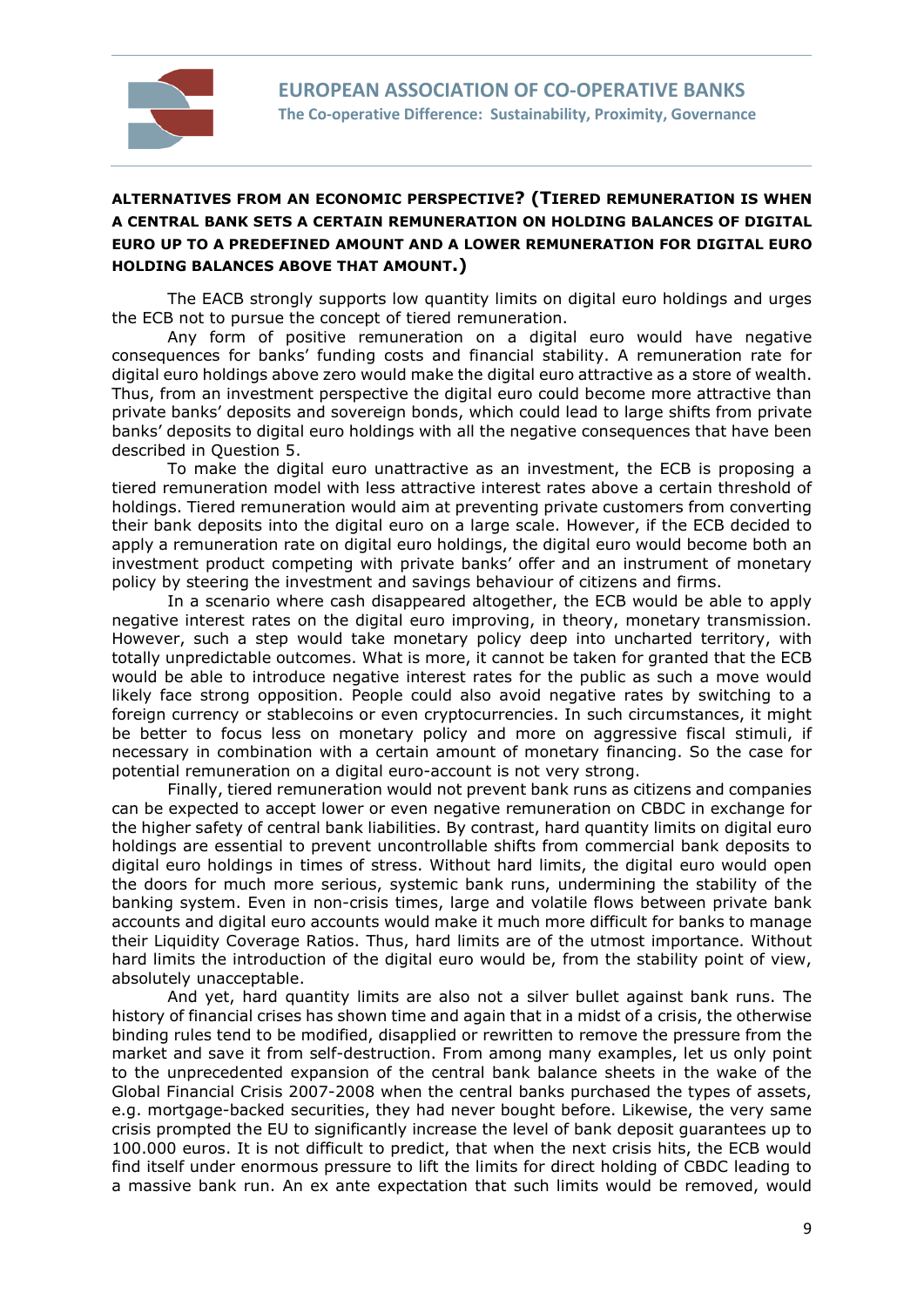

decrease the attractiveness of bank deposits also in normal times and ultimately accelerate bank runs.

To conclude, a digital euro should neither be used as a monetary policy instrument nor as a storage of wealth. Instead, just like physical cash, it should be used as a payment instrument only with zero remuneration. To minimize the negative effect of a digital euro on the banking sector and financial stability, hard quantity restrictions should apply to digital euro holdings. To be effective, the quantity limits should be very low. This is particularly important if the digital euro would become available to retail clients.

## **12. WHAT IS THE BEST WAY TO ENSURE THAT TIERED REMUNERATION DOES NOT NEGATIVELY AFFECT THE USABILITY OF A DIGITAL EURO, INCLUDING THE POSSIBILITY OF USING IT OFFLINE?**

As we stated in Question 11, tiered remuneration would not prevent the digital euro from triggering massive bank runs and undermining financial stability. Citizens and companies can be expected to accept lower or even negative remuneration on the digital euro in exchange for the higher safety of central bank liabilities. Only hard, very low quantitative limits on digital euro holdings could address this problem.

Further, tiered remuneration would be very complex, if not impossible, to implement and manage for millions of users and accounts. Offline usage only adds to that complexity.

For these reasons, we urge the ECB to not pursue the concept of tiered remuneration.

# **13. IF A DIGITAL EURO WERE SUBJECT TO HOLDING BALANCE LIMITS, WHAT WOULD BE THE BEST WAY TO ALLOW INCOMING PAYMENTS ABOVE THAT LIMIT TO BE SHIFTED AUTOMATICALLY INTO THE USER'S PRIVATE MONEY ACCOUNT (FOR EXAMPLE, A COMMERCIAL BANK ACCOUNT) WITHOUT AFFECTING THE EASE OF MAKING AND RECEIVING PAYMENTS?**

It is impossible to answer this question until we know the technology used for the digital euro and whether it will be account-based or a bearer instrument. Nevertheless, we would like to make some general observations. First, in all cases, it is important to design a mechanism that would not decrease the amount of digital euros in circulation. As digital euro would belong to M0, the ECB needs to fully control its total amount.

As regards an account-based digital euro, a straightforward automatic transfer to a 'regular' private bank account would not be workable for the following reasons. (1) It would be indispensable that everybody has a bank account which is not the case. (2) The total amount of digital euro would decline, and the amount of private bank money would increase. This could be avoided by having private banks hold such "excess" digital euros on special accounts ("vaults") and have them available for users who have not reached their capacity to obtain them just as they can withdraw physical cash. (3) This solution would compromise users' privacy.

Alternative solutions could be: (1) a warning that a digital euro account is already full and the transaction cannot proceed (problem with anonymity); (2) a shadow digital euro account where digital euros would be locked for a limited amount of time; (3) flexibility in the system whereby the upper limit for CBDC holdings could be increased for a limited amount of time. 10-20% of flexibility should be sufficient to ensure smooth processing of transactions without undermining stability of the monetary system. This option would be relatively easy to manage.

As regards a bearer digital euro, it could be held in certified wallets usable only offline. If there was an upper limit for an amount held in such digital wallets, they could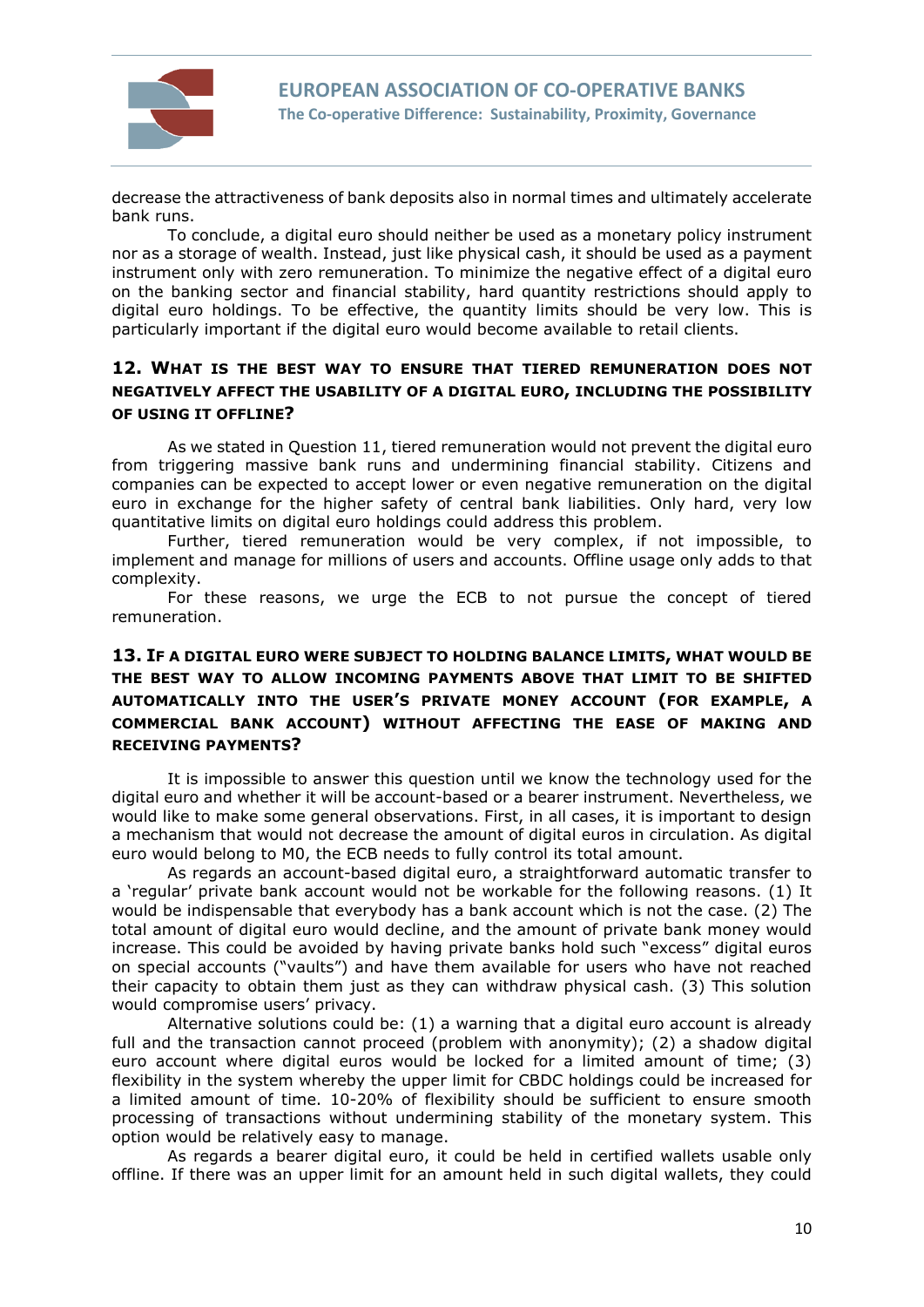

function without KYC requirements. If a certain limit, for example 75% of the total limit is reached, the customer could be warned with the option to digitally shift funds to their private bank account or another, non-CBDC, wallet. In this scenario, however, an additional monitoring mechanism would be needed to ensure that nobody could continuously send digital euros to another account circumventing AML/CTF controls. To ensure that the amount of digital euros in circulation does not decrease, the bank would have to keep the digital euros obtained in this way in a special "vault" for digital euros, just as for physical cash. Other users, with "free" digital euro "capacity" could then obtain digital euros from the banks' vaults just as they can obtain physical cash from a bank. A bank could also deposit such digital euros with a central bank.

# **14. WHAT WOULD BE THE BEST WAY TO INTEGRATE A DIGITAL EURO INTO EXISTING BANKING AND PAYMENT SOLUTIONS/PRODUCTS (E.G. ONLINE AND MOBILE BANKING, MERCHANT SYSTEMS)? WHAT POTENTIAL CHALLENGES NEED TO BE CONSIDERED IN THE DESIGN OF THE TECHNOLOGY AND STANDARDS FOR THE DIGITAL EURO?**

It is impossible to answer this question without knowing the technology underlying the digital euro. However, regardless of the technology, for reasons that we stress in Question 5, it is essential to maintain the complementarity between the public and private banks and engage private banks in the process of integrating the digital euro into existing banking and payment solutions and products. The central bank should not provide endto-end payment solutions but instead rely on supervised private institutions in the distribution and providing of user-facing services, as is currently the case. More generally, any digital euro should be introduced in a limited amount, with only basic features and based on the cutting-edge technology that is able to run smoothly if 300 million people want to make a transaction simultaneously. It is also crucial to avoid any distortion of competition between regulated and non-regulated actors.

If the digital euro was introduced on a broader scale, it would require significant investment in IT systems and processes by the central bank, the banking and payments industry, and the wider economy. To mitigate this burden, the design of the CBDC and its legal framework should be closely aligned with regulatory rules for other digital means of payments and should be interoperable with established payments solutions and schemes to enable exploiting technical and economic synergies. Otherwise, any potential merits of CBDC could not be justified given the need for additional complexity and redundancy.

Payment solutions for e- and m-commerce and Points-of-Sale (PoS) merchants would need to be updated to be able to accept payments with digital euros. However, the digital euro should also not require any huge investments in the infrastructure by either merchants or users.

Regardless of its form and underlying technology, the digital euro roll-out should proceed in stages. In the first step, access to the digital euro should be restricted to institutional clients (private firms) to determine, which concrete benefits a digital euro would bring about for institutional payment transactions and how the digital euro would be adapted in practice. This would also be in line with the premise of the ECB, according to which "the central bank should not be perceived as having embarked on a costly project without clear benefits" (see p. 19 of the Report on a Digital Euro).

#### **15. WHAT FEATURES SHOULD THE DIGITAL EURO HAVE TO FACILITATE CROSS-CURRENCY PAYMENTS?**

If – as the ECB suggests and the EACB advocates – a digital euro would primarily be a form of digital cash complementary to the current system, it is unclear how on its own it could facilitate cross-currency payments. To make cross-currency payments more